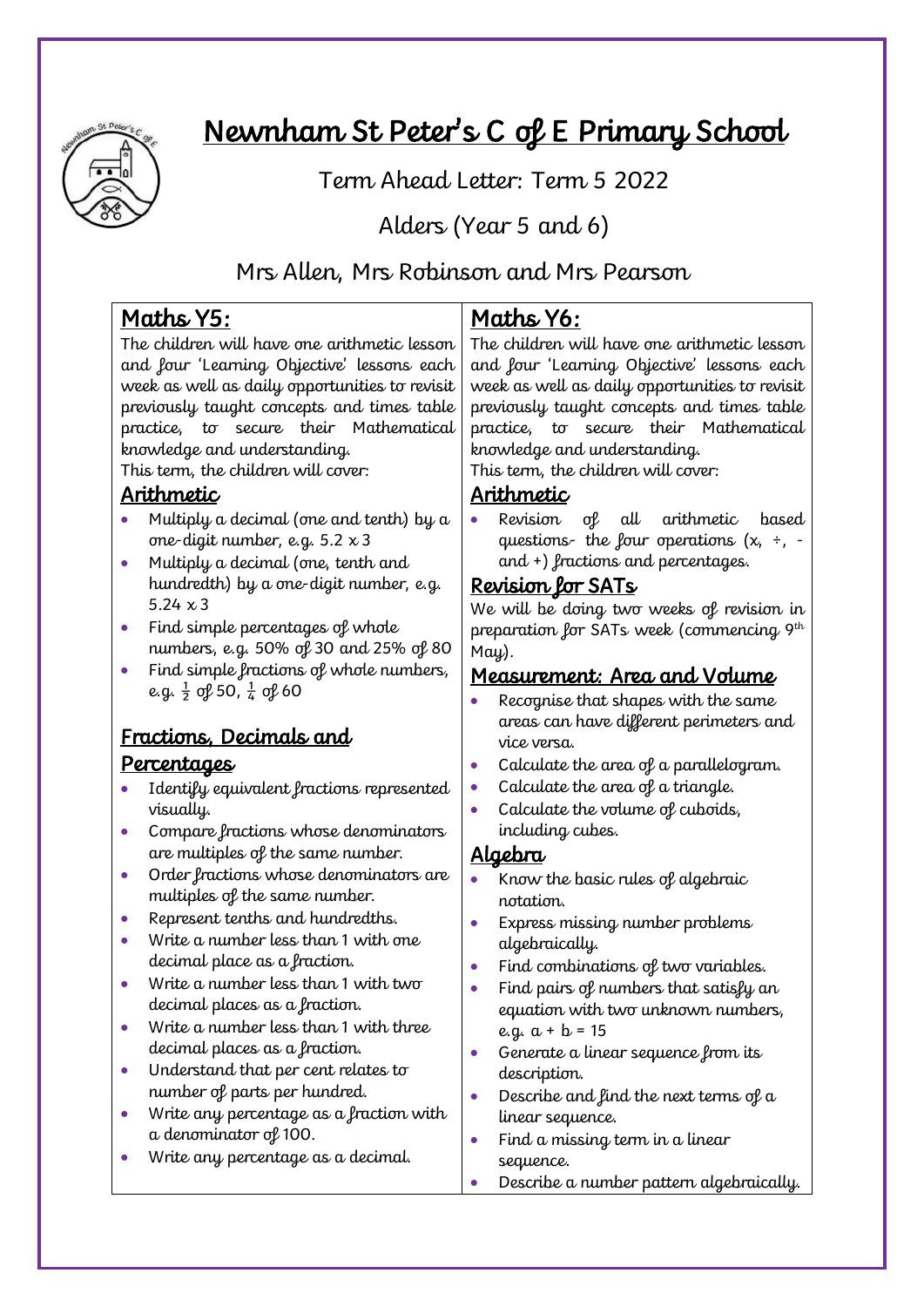| $\bullet$                          | Know percentage equivalents of 1/2,                                            |                                                                                         |
|------------------------------------|--------------------------------------------------------------------------------|-----------------------------------------------------------------------------------------|
|                                    | 1/4, 1/5, 2/5, 4/5.                                                            |                                                                                         |
|                                    | Establish percentage equivalents of                                            |                                                                                         |
|                                    | fractions with denominator of multiples                                        |                                                                                         |
|                                    | of 10.                                                                         |                                                                                         |
| $\bullet$                          | Establish percentage equivalents of                                            |                                                                                         |
|                                    | fractions with denominator of multiples                                        |                                                                                         |
|                                    | of 25.                                                                         |                                                                                         |
|                                    | Measurement: Area and Volume                                                   |                                                                                         |
| $\bullet$                          | Make connections between arrays and                                            |                                                                                         |
|                                    | calculating the area of rectangle.                                             |                                                                                         |
| $\bullet$                          | Calculate the area of rectangles (not                                          |                                                                                         |
|                                    | squares).                                                                      |                                                                                         |
| $\bullet$                          | Calculate the area of squares.                                                 |                                                                                         |
| $\bullet$                          | Find an estimate for the area of shapes                                        |                                                                                         |
|                                    | that are not rectangles.                                                       |                                                                                         |
| $\bullet$                          | Find an estimate for the volume of $a$ 3D                                      |                                                                                         |
|                                    | shape.                                                                         |                                                                                         |
| $\bullet$                          | Estimate capacity.                                                             |                                                                                         |
|                                    | <u> English: Reading</u>                                                       | <u>English: Writing</u>                                                                 |
|                                    | On a Monday, Tuesday and Wednesday, the                                        | This term, the children will be writing                                                 |
|                                    | children will have a whole class Guided                                        | instructions, using the book 'How to Live                                               |
|                                    | Reading session which will focus on an                                         | Forever' by Colin Thompson as their writing                                             |
|                                    | extract from a text. The children will focus on                                | stimulus.                                                                               |
|                                    | 'DERIC' (Decode, Explain, Retrieve, Inference                                  | The children will also do some descriptive                                              |
|                                    | and Choice) style questions and be taught                                      | writing of a Summer Park scene.                                                         |
|                                    | how to answer questions independently with                                     | Additionally, the children will have daily                                              |
|                                    | a focus on one of these areas. On a<br>children will have further<br>Thursday, | short sessions where they will have the<br>opportunity to revisit and revise a specific |
|                                    | opportunities to access different texts,                                       | grammar or punctuation focus.                                                           |
|                                    | including non-fiction and poetry to build up                                   |                                                                                         |
|                                    | fluency and confidence with<br>reading                                         |                                                                                         |
|                                    | comprehension.                                                                 |                                                                                         |
|                                    | Additionally, the children will have 'daily                                    |                                                                                         |
|                                    | story time' where the teacher will read them                                   |                                                                                         |
|                                    | a class book with a focus issue to be                                          |                                                                                         |
|                                    | discussed and explored together. At the start                                  |                                                                                         |
|                                    | of the term, the book will continue to be:                                     |                                                                                         |
|                                    | 'Letters from the Lighthouse' by Emma                                          |                                                                                         |
|                                    | Carroll. We will then start the book                                           |                                                                                         |
|                                    | 'Kensuke's Kingdom' by Michael Morpurgo.                                       |                                                                                         |
|                                    | Spelling:                                                                      | <u>Handwriting:</u>                                                                     |
|                                    | The children will be taught a spelling rule or                                 | The children will be following a continuous                                             |
|                                    | pattern and will focus on spelling and                                         | cursive handwriting scheme where they will                                              |
| applying common exception words to |                                                                                | practise their handwriting daily. The aim is                                            |
|                                    | sentences. They will also practise writing ten                                 | to help children write neatly, with fluency                                             |
|                                    | common exception words using the 'look,                                        | and consistency, to improve their overall                                               |
|                                    | cover, write, check' approach on a daily basis                                 | presentation in all books.                                                              |
|                                    | when they come into school in the morning                                      |                                                                                         |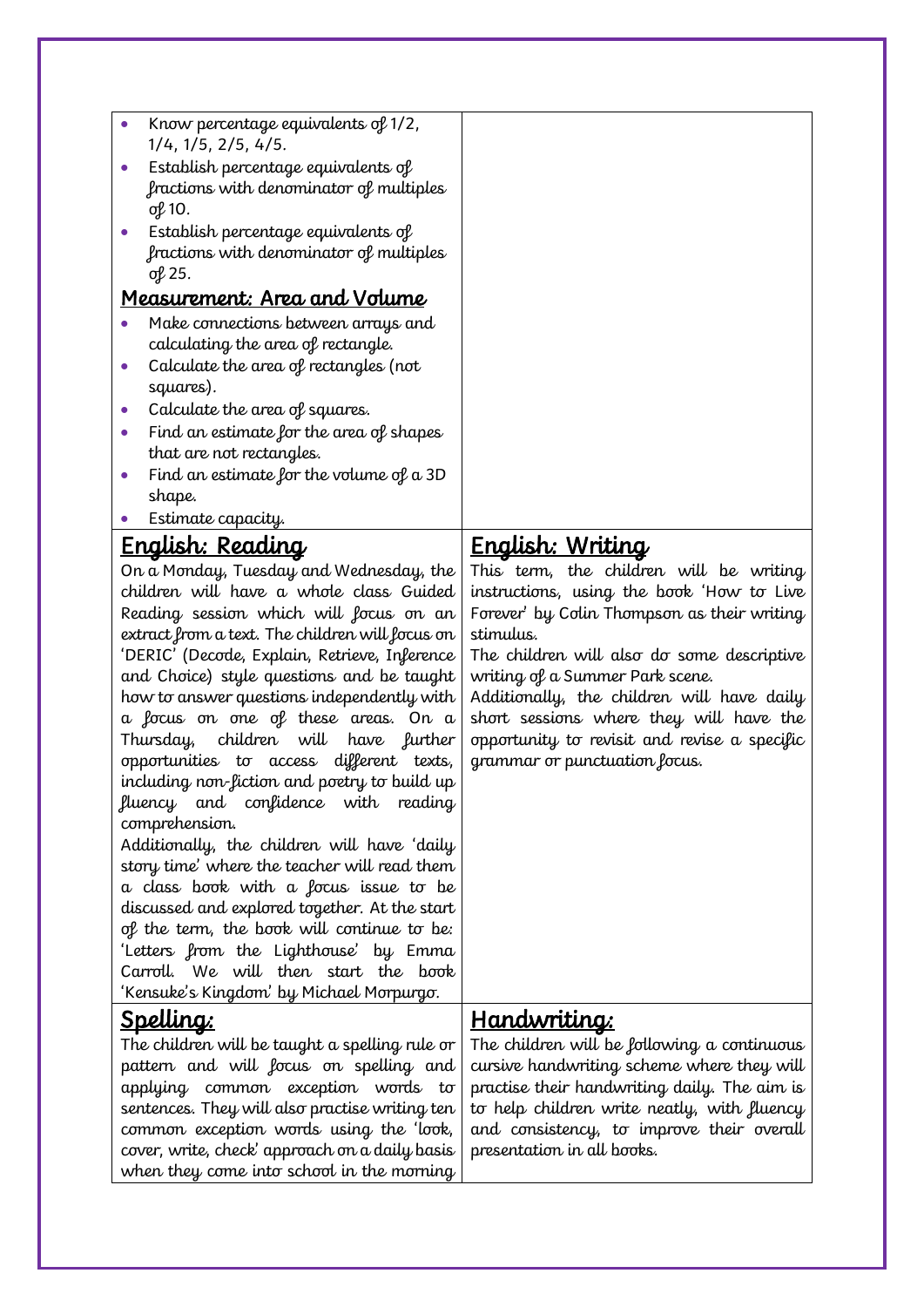| too. The common exception words will be<br>used as a homework focus.<br>Science:                                                                                                                                          | This term we will be concentrating on the<br>zigzag letters, which include the letters: $v$ , $w$ ,<br>$x$ and $z$ . Children will practise handwriting<br>as a focused morning job when they first<br>come into school and continue to practise the<br>cursive style in all written work.<br><b>RE:</b> What would Jesus do? (Gospel)                                                                                |
|---------------------------------------------------------------------------------------------------------------------------------------------------------------------------------------------------------------------------|-----------------------------------------------------------------------------------------------------------------------------------------------------------------------------------------------------------------------------------------------------------------------------------------------------------------------------------------------------------------------------------------------------------------------|
| Pupils will be taught the Science unit,<br>'Evolution and Inheritance' which includes<br>fossil evidence, inheritance, and adaptation<br>which may lead to evolution.                                                     | In R.E, the children will learn:<br>Jesus' teaching on how his followers should<br>live. Offer interpretations of two of Jesus'<br>parables and say what they might teach<br>Christians about how to live. Explain the<br>impact Jesus' example and teachings might<br>have on Christians today. Express their own<br>understanding of what Jesus would do in<br>relation to a moral dilemma from the world<br>today. |
| <u>Geography:</u><br>In Geography, the children will about where<br>water comes from (The Water Cycle) and<br>how it is supplied into homes. They will also<br>learn more about Water Aid in less developed<br>countries. | DT:<br>In DT, the children will learn continue to use<br>fabric and textile materials to make and sew<br>a character from a fairy tale.                                                                                                                                                                                                                                                                               |
| <u>PSHE and Computing:</u>                                                                                                                                                                                                |                                                                                                                                                                                                                                                                                                                                                                                                                       |
|                                                                                                                                                                                                                           |                                                                                                                                                                                                                                                                                                                                                                                                                       |
| In PSHE, the children will be continuing to<br>discuss and explore personal responsibility<br>through the question: How can I manage my<br>feelings?                                                                      | <u>P.E:</u><br>This term, the children will have a P.E lesson<br>every Wednesday taught by a specialist<br>sports coach. The children will be doing<br>Volleyball.                                                                                                                                                                                                                                                    |
| In Computing the children will learn more<br>about staying safe online, including online<br>communication, passwords and bullying.                                                                                        | Children will also have a further PE lesson<br>each Friday morning which will be teacher<br>led. The children will focus on Rounders.<br>The children will need to have their PE kit in<br>school on Wednesday and Friday each week.<br>It would be useful to keep a PE kit in their<br>locker termly and keep it in school.<br>Please refer to the school's PE uniform policy<br>on the school website.              |
| <u>Art:</u>                                                                                                                                                                                                               | <u>French and Music</u>                                                                                                                                                                                                                                                                                                                                                                                               |
| This term we will be studying the American<br>artist, Georgia O'Keefe. We will find out<br>about her artwork and paint in her style.                                                                                      | This term, the children will be learning about<br>words associated with French transport.                                                                                                                                                                                                                                                                                                                             |
|                                                                                                                                                                                                                           | In Music, the children will be learning and<br>performing a traditional African song using<br>percussion instruments.                                                                                                                                                                                                                                                                                                 |

Homework will be set each Wednesday (term time only) and it needs to be submitted by the following Monday. The children will have Spelling, English and Maths homework set weekly